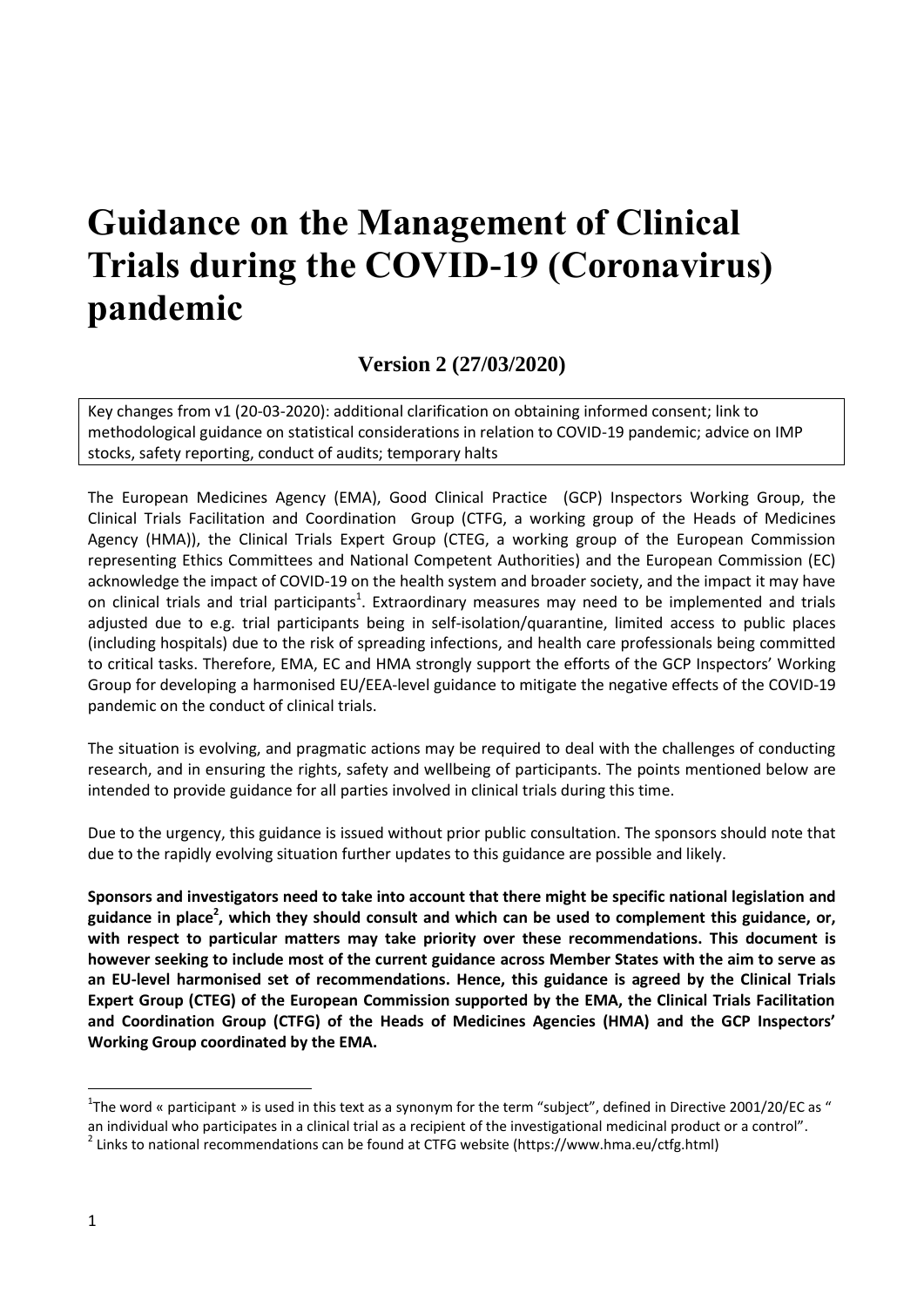## 1. Introduction

Various challenges exist which result in restrictions of visits to healthcare facilities, increased demands on the health service and changes to trial staff availability. Participants may also be required to self-isolate, which introduces difficulties for Investigators to maintain their medical oversight. These challenges could have an impact on the conduct of trials, such as the completion of trial assessments, completion of trial visits and the provision of Investigational Medicinal Products (IMPs).

The impact of COVID-19 on ongoing trials, on opening a new trial site in an existing trial, ongoing recruitment and continued involvement of participants in the trial, or on starting of new trials needs to be considered. This evaluation should take into account national recommendations and restrictive measures including travel restrictions and confinements of trial participants and trial staff and the availability of trial staff to perform visits, enter data in the Case Report Form (CRF), notify serious adverse events and, more generally, follow the protocol. The ability to confirm eligibility and to conduct key safety assessments and trial evaluation is of particular importance. Actions should be proportionate and based on benefit-risk considerations, on contingency provisions taken nationally and locally by the authorities with priority given to the impact on the health and safety of the trial participant. Where a trial participant is unable to attend the site, other measures, such as home nursing, if possible given social distancing needs, or contact via phone or telemedicine means, may be required to identify adverse events and ensure continuous medical care and oversight. However, the limitations and risks of such methods and the requirements for data protection should be taken into account and such alternative arrangements need to be adequately documented.

The International Committee of Medical Journal Editors has made clear that in the event of public health emergencies, information with immediate public health implications should be disseminated without concern that this will preclude subsequent consideration for publication in a journal.<sup>3</sup>

## 2. Initiating new trials

The feasibility of starting a new clinical trial or including new trial participants in an ongoing trial should be critically assessed by sponsors. Additional risks to participants should be addressed in the risk benefit section of the protocol along with risk mitigation measures (see also "risk assessment" below).

## 3. Changes in ongoing trials

The sponsors should consider in their risk assessment whether the following measures could be the most appropriate during COVID-19. Measures should generally be agreed with investigators and could be:

- Conversion of physical visits into phone or video visits, postponement or complete cancellation of visits to ensure that only strictly necessary visits are performed at sites;
- A temporary halt of the trial at some or all trial sites;
- Suspension or slowing down of recruitment of new trial participants;
- Extension of the duration of the trial;

<sup>1</sup> <sup>3</sup> <http://www.icmje.org/recommendations/browse/publishing-and-editorial-issues/overlapping-publications.html>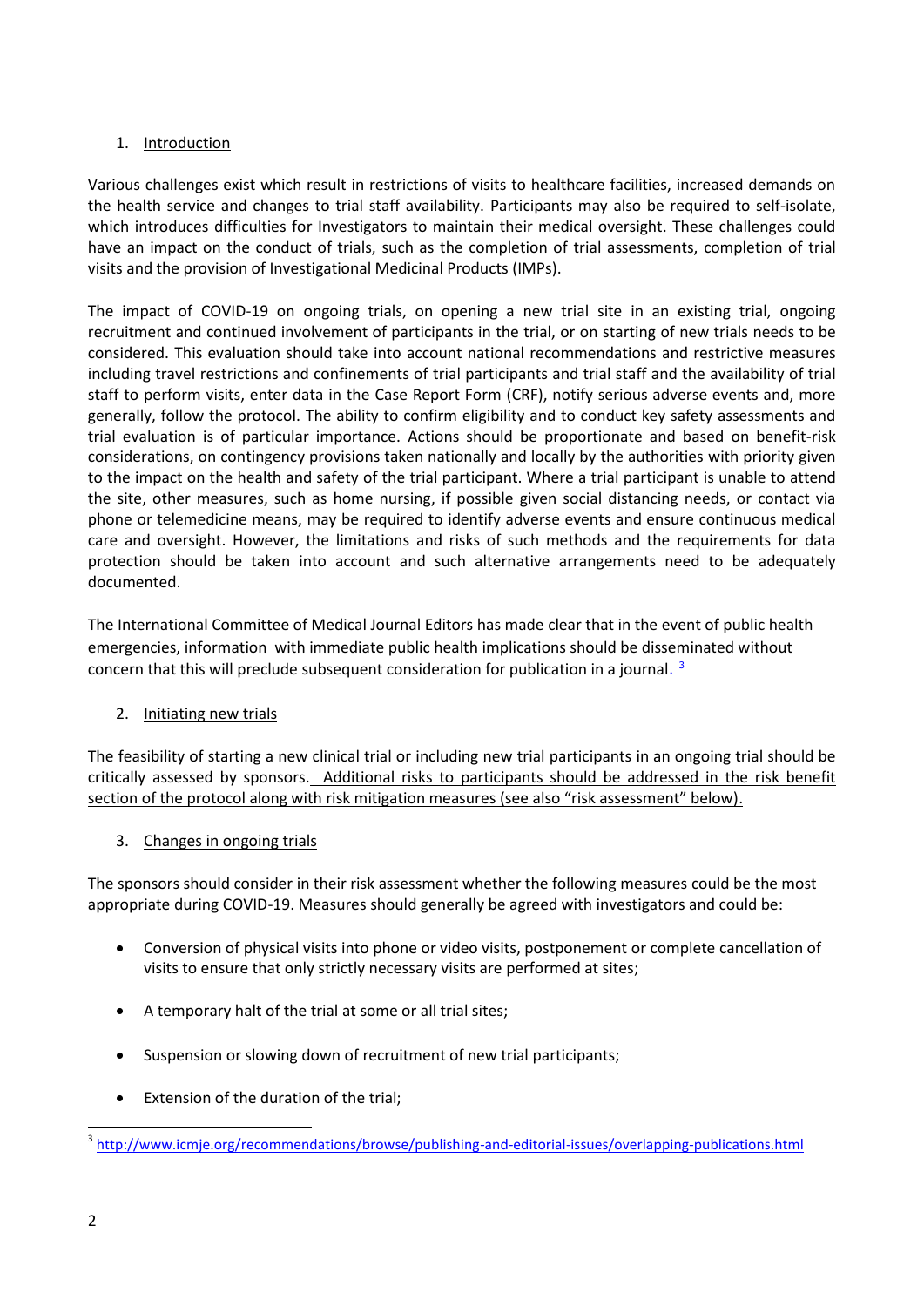- Postponement of trials or activation of sites that have not yet been initiated;
- Closing of sites. In case it is not feasible for a site to continue participation at all, the sponsor should consider if the trial site should be closed and how this can be done without compromising safety and well-being of patients already participating and data validity;
- If unavoidable (it should be justified that this is a truly exceptional situation based on the personal risk-benefit ratio for the individual trial participant), transfer of participants to investigational sites away from risk zones, or closer to their home, to sites already participating in the trial, or new ones could occur. Initiation of new trial sites is generally not expected in the current situation unless no other solution exists for the trial participant. If there is an urgent need to open a new trial site for critical trial visits for example outside the hospital, this may be implemented as an urgent safety measure (USM) first, with a substantial amendment (SA) application submitted later as for the approval and initiation of an additional site later. The exceptional situation could involve e.g. a trial participant who urgently needs to stay in the trial and for whom no other sites are available. In such cases, it is important that trial participants as well as investigators (both receiving and sending) are in agreement about the transfer and that the receiving site has the possibility to access previously collected information/collected data for the trial participant and that any eCRF can be adjusted accordingly to allow the receiving site to enter new data. The impact on trial participants should be considered and arrangements made to e.g. appropriate transportation; transport;
- There may be a need for critical laboratory tests, imaging or other diagnostic tests to be performed for trial participant safety. In case the trial participant cannot reach the site to have these performed, it is acceptable that laboratory, imaging or other diagnostic tests are done at a local laboratory (or relevant clinical facility for other tests) authorised/certified (as legally required nationally) to perform such tests routinely (e.g. blood cell count, liver function test, X-ray, ECG etc.), if this can be done within local restrictions on social distancing. The sites should inform the sponsor about such cases. Local analysis can be used for safety decisions. If this is a trial endpoint and the samples cannot be shipped to the central lab, analysis should be performed locally and then explained, assessed and reported in the clinical study report following ICH E3.

The changes above may also be initiated by the investigator sites contacting the sponsor. There might also be cases where the current principal investigator (PI) of a site is indisposed for a period and may need to delegate parts of his/her duties temporarily to e.g. a sub-investigator. Any permanent changes in PI should be submitted to the National Competent Authority (NCA) and Ethics Committees as appropriate and as soon as possible.

When changes in ongoing trials are considered, the overall well-being and best interests of the participant should be also considered, for example in trials for patients with life-threatening or severely debilitating conditions, when participants require to stay on trial treatment. In cases, when trial halt, even if temporary only, can potentially compromise the overall well-being and best interest of trial participants, all measures need to be considered and taken to avoid this.

Changes should be well balanced, taking into account in particular the legitimate interest of trial sites in avoiding further burden in terms of time and staffing during the COVID-19 pandemic.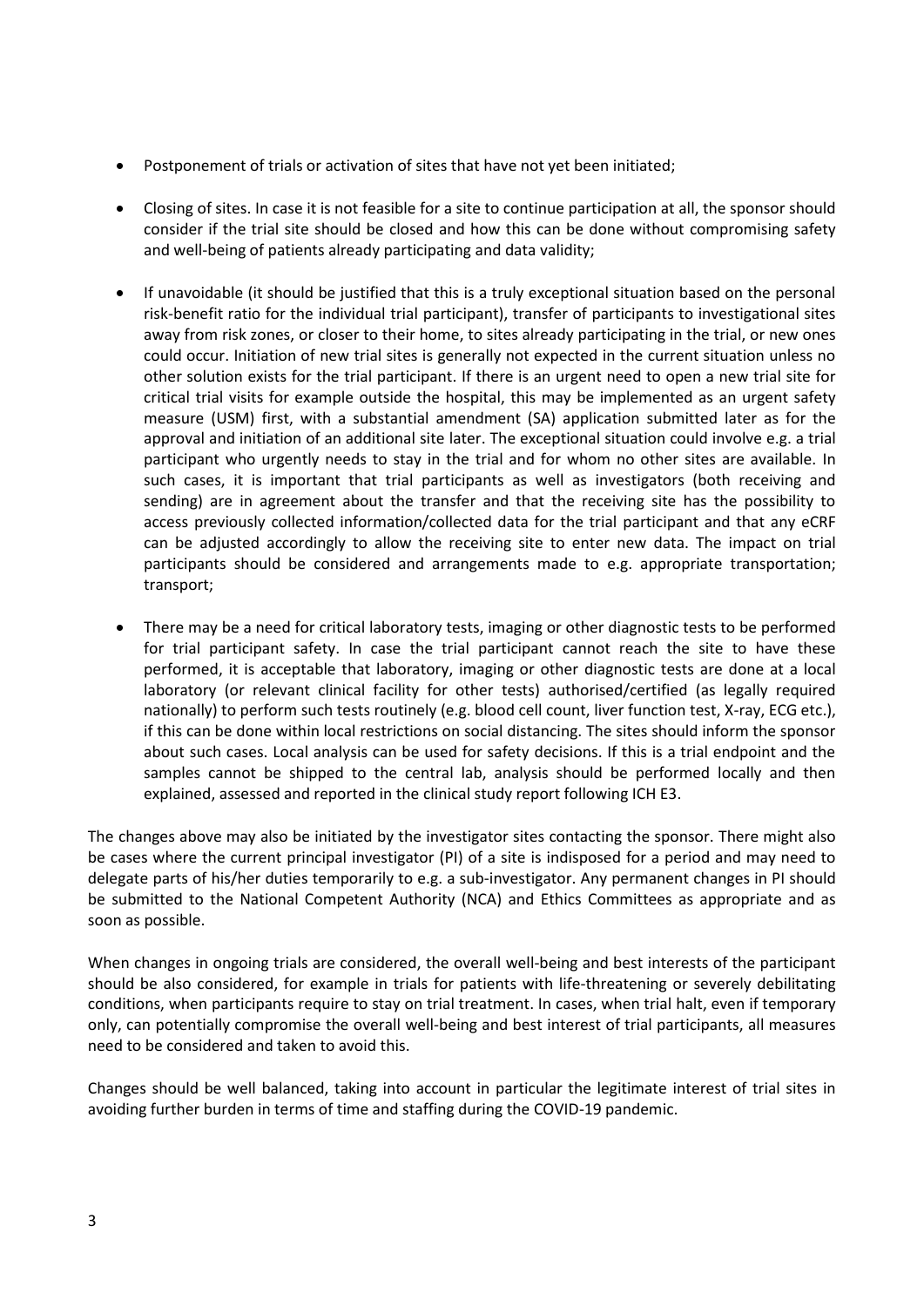Please note that prospective protocol waivers remain unacceptable and that patients should not be included in trials without proper eligibility assessment, including performance of planned tests, and written informed consent according to national laws and regulations.

Compliance with the trial protocol should be ensured to such an extent that an ongoing benefit-risk assessment for the clinical trial and its participants is still possible. The impact of protocol changes on clinical data interpretability needs to be properly assessed by the sponsor and the overall evidence generation package could be subsequently discussed within scientific advice with regulatory authorities. A relevant guidance on the implications of Coronavirus disease (COVID-19) on methodological aspects of ongoing clinical trialtrialtrialstrial by the CHMP Biostats working party was published on March 25 2020<sup>4</sup>.

## 4. Safety Reporting

Sponsors are expected to continue safety reporting in adherence to EU and national legal frameworks (Directive 2001/20<sup>5</sup>; CT-3<sup>6</sup>). When per protocol physical visits are reduced or postponed, it is important that the investigator continue collecting adverse events from the participant through alternative means , e.g. by phone.

## 5. Risk assessment

The safety of the participant is of primary importance, and risks of involvement in the trial, in particular with added challenges due to COVID-19, should be weighed against anticipated benefit for the participant and society (ref: principle 2.2 of ICH GCP).

All decisions to adjust clinical trial conduct should be based on a risk assessment by the sponsor (ICH GCP section 5.0). It is expected that the sponsor performs a risk assessment of each individual ongoing trial and the investigator of each individual participant and implements measures which prioritise subject safety and data validity. **In case these two conflict, subject safety always prevails.** These risk assessments should be based on relevant parties' input and should be documented on an ongoing basis. It is important that sponsors in their risk assessment consider prioritisation of critical tasks in the clinical trial and how these are best maintained.

The sponsor should reassess risks as the situation develops. This reassessment should also be documented.

It is possible that with the escalation of the pandemic, local circumstances lead to a local change in risk assessment, therefore the need to implement additional measures may arise, and an investigator-driven risk assessment might be necessary (and communicated to the sponsor).

Regarding participants enrolled in ongoing clinical trials who may be determined as being a risk group for COVID-19 or who are in trials involving treatments, which may increase such risk, the potential impact of COVID-19 on these participantgroups should be carefully considered when deciding to start or continue such trials.

<sup>&</sup>lt;sup>4</sup> [https://www.ema.europa.eu/en/implications-coronavirus-disease-covid-19-methodological-aspects-ongoing-clinical](https://www.ema.europa.eu/en/implications-coronavirus-disease-covid-19-methodological-aspects-ongoing-clinical-trials)[trials](https://www.ema.europa.eu/en/implications-coronavirus-disease-covid-19-methodological-aspects-ongoing-clinical-trials)

<sup>&</sup>lt;sup>5</sup> Directive 2001/20/EC (OJ L 121, 1.5.2001) [https://ec.europa.eu/health/documents/eudralex/vol-10\\_en](https://ec.europa.eu/health/documents/eudralex/vol-10_en)

<sup>&</sup>lt;sup>6</sup> Communication from the Commission ('CT-3'; 2011/C 172/01) [https://ec.europa.eu/health/documents/eudralex/vol-](https://ec.europa.eu/health/documents/eudralex/vol-10_en)[10\\_en](https://ec.europa.eu/health/documents/eudralex/vol-10_en)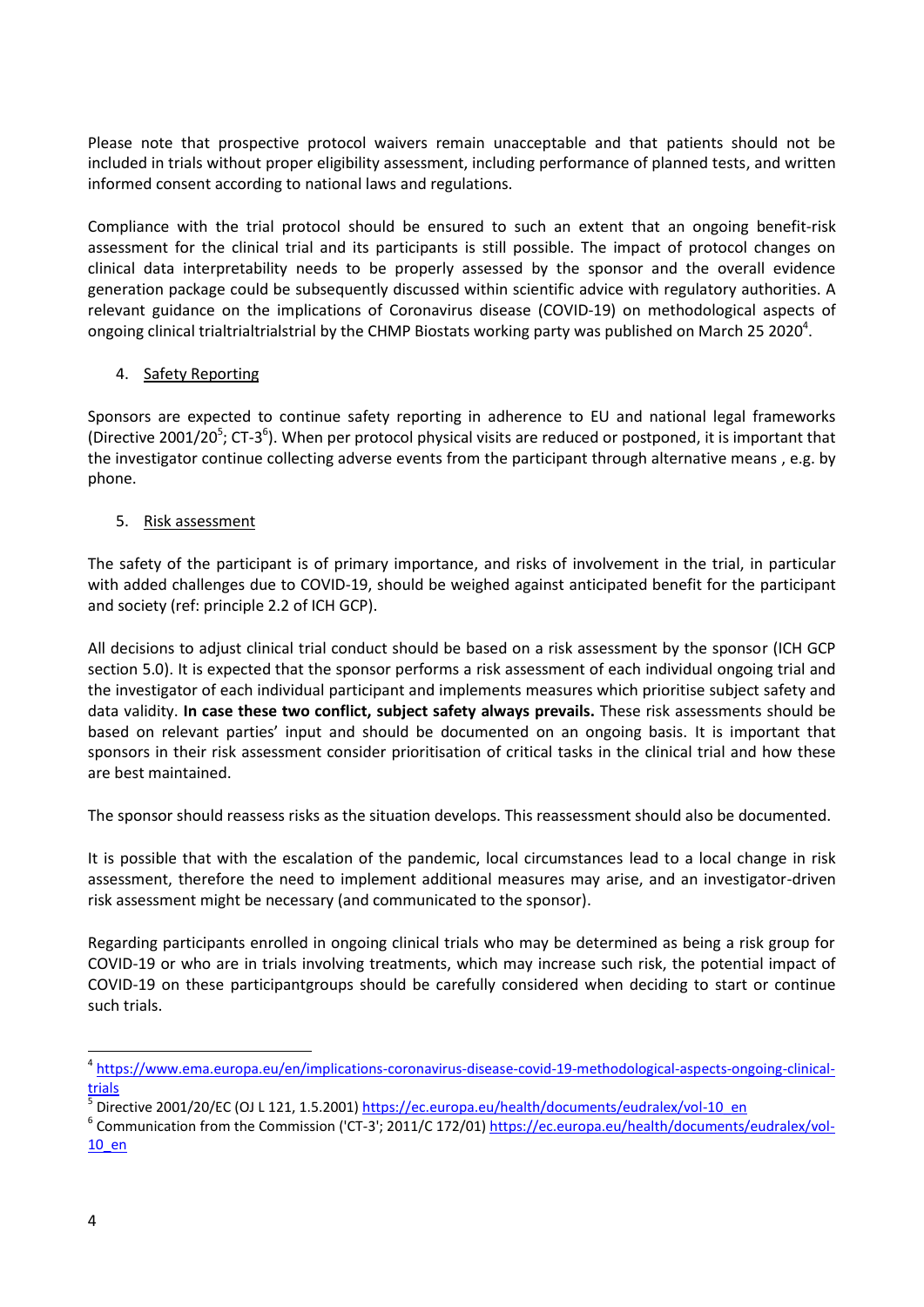## 6. Communication with authorities

Priority is given to any (new) clinical trial applications for the treatment or prevention of COVID-19 infection, and/or substantial amendment applications to existing clinical trials necessary as a result of COVID-19.

In case the risk assessment leads to actions that affect the trial as described below in a) and b), the relevant competent authorities and Ethics Committees must be informed in accordance with the Directive 2001/20/EC and national laws:

a) When a new event is likely to have a serious effect on the benefit-risk balance of the trial, it is possible that immediate actions are required by the sponsor and investigator to protect the subjects against immediate hazard. These, urgent safety measures may be taken without prior notification, but the information needs to be provided *ex post* to the National Competent Authority (NCA) and the Ethics Committee as soon as possible  $(CT-1^7: EC 2010/C82/01; 3.9)$ . In this communication, the sponsor is expected to provide adequate information on the cause, the measures taken and the plan for further actions;

b) If changes are likely to affect the safety or well-being of the participants and/or the scientific value of the trial, but do not require immediate action from sponsor or investigator, it should be possible to submit them as substantial amendment applications. Sponsors are encouraged to take into account the limited capacity of assessors, and submit only high quality, complete applications containing only the necessary changes. Over-reporting should be avoided (Art. 11b of Directive 2001/20/EC CT-1section 3.9).

c) Even when a trial is put on hold for reasons not linked to participant safety (as covered by a) and b) ), e.g. to avoid unnecessary strain on health care professionals, the sponsor is expected to notify NCAs and Ethics Committees, unless national regulatory guidance instructs otherwise.<sup>8</sup>

Aggregated submissions to National Competent Authorities and Ethics Committees are encouraged.

Unless otherwise advised by relevant authorities, it is recommended to mark any contact clearly with 'COVID-19' in the subject field.

## 7. Agreement with and communication to sites and participants

Changes to trial conduct should be agreed with and communicated clearly to investigator sites. To support implementation by sites, it is important that changes and local implications are made clear, including marking of changed documents with track changes. Agreements may be documented as e-mail exchange.

 $7$  Communication from the Commission - ('CT-1') (2010/C 82/01)

<sup>&</sup>lt;sup>8</sup> Links to national recommendations can be found at CTFG website (https://www.hma.eu/ctfg.html)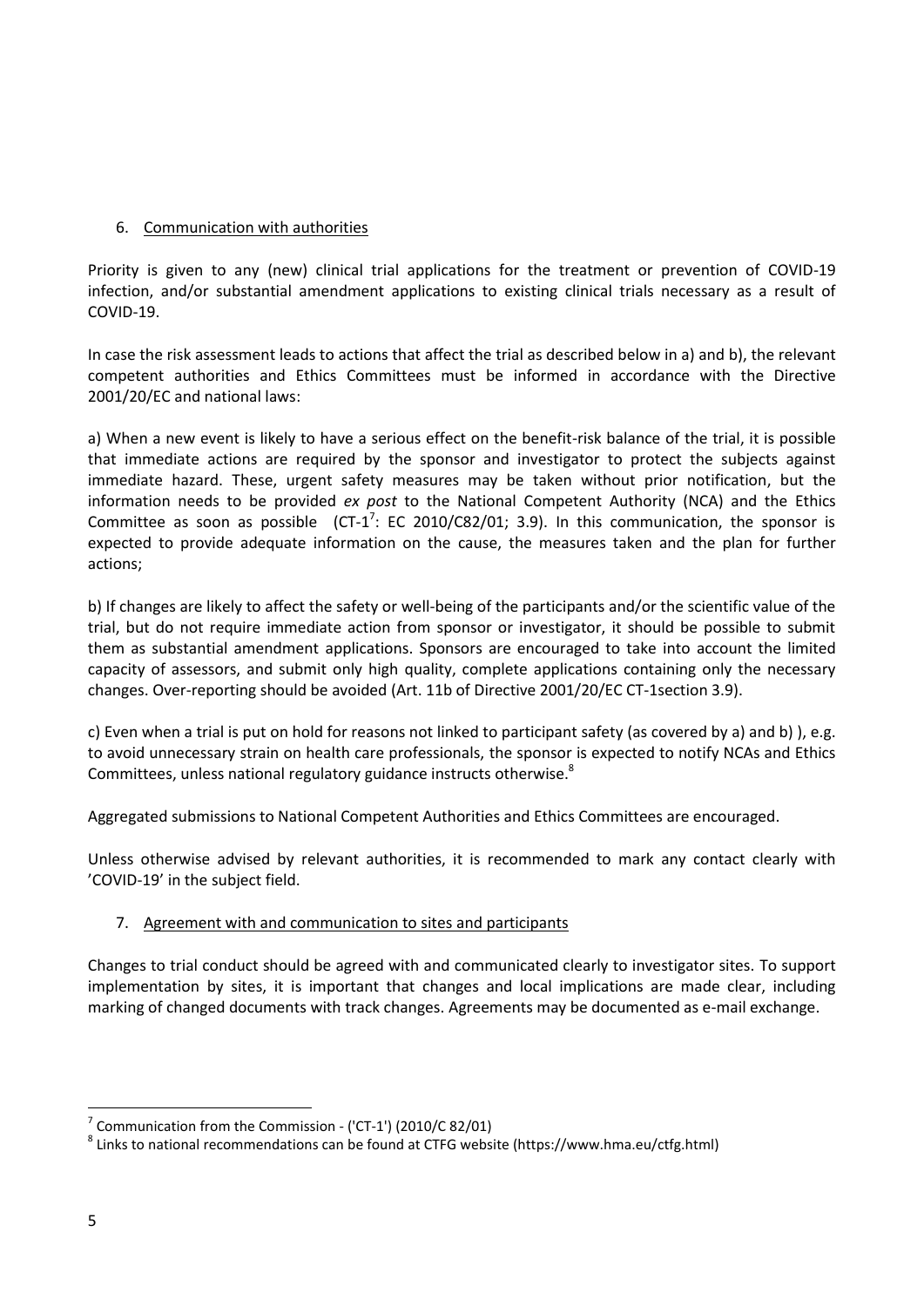In addition, trial participants should be informed by the investigator, in time, about changes in the conduct of the clinical trial relevant to participants (e.g. cancellation of visits, change in laboratory testing, delivery of IMP).

## 8. Changes to informed consent

The informed consent procedure in all trials needs to remain compliant with the trial protocol as well as with EU and national rules. It is acknowledged that national provisions and approaches differ.

Sponsors should be mindful of the current pressure on the medical profession and should carefully assess the pertinence of adding new subjects in ongoing clinical trials. Absolute priority should be given to clinical trials for the prevention or treatment of COVID-19 and COVID19- related illnesses, or trials on serious diseases with no satisfactory treatment option. In case a sponsor plans to initiate a trial aiming to test new treatments for COVID-19, advice should be sought on alternative procedures to obtain informed consent, as it is likely that the physical consent cannot leave the isolation room, and therefore is not appropriate as trial documentation.

However, the following specific aspects should be taken into account with trials involving COVID-19 patients.

If written consent by the trial participant is not possible (for example because of physical isolation due to COVID-19 infection), consent could be given orally by the trial participant (Art 2(j) of Directive 2001/20/EC) in the presence of an impartial witness. In such cases, the witness is required to sign and date the informed consent document and the investigator is expected to record how the impartial witness was selected.

In addition, it could be considered that the trial participant and the person obtaining consent sign and date separate informed consent forms. In either case, all relevant records should be archived in the investigator site's Trial Master File. A correctly signed and dated informed consent form should be obtained from the trial participant later, as soon as possible.

Where potential COVID-19 trial participants lack capacity to consent due to the severity of their medical condition, or when minors are included, consent has to be obtained from the legal representative(s) according to the Articles 4 and 5 of Directive 2001/20/EC and national rules.

In case of acute life-threatening situations, where it is not possible within the therapeutic window to obtain prior informed consent from the patient (or her/his legal representatives(s)), informed consent will need to be acquired later, when this is allowed in national legislation. In these cases, the investigator is expected to record why it was not possible to obtain consent from the participant prior to enrollment.

For other ongoing trials, there may be a need to re-consent already included trial participants. However, avoid the need for trial participants to visit investigator sites for the sole purpose of obtaining re-consent. If re-consents are necessary for the implementation of new urgent changes in trial conduct (mainly expected for reasons related to COVID-19), alternative ways of obtaining such re-consents should be considered during the pandemic e.g. contacting the trial participants via phone or video-calls and obtaining oral consents supplemented with email confirmation. Approved updated patient information sheet and consent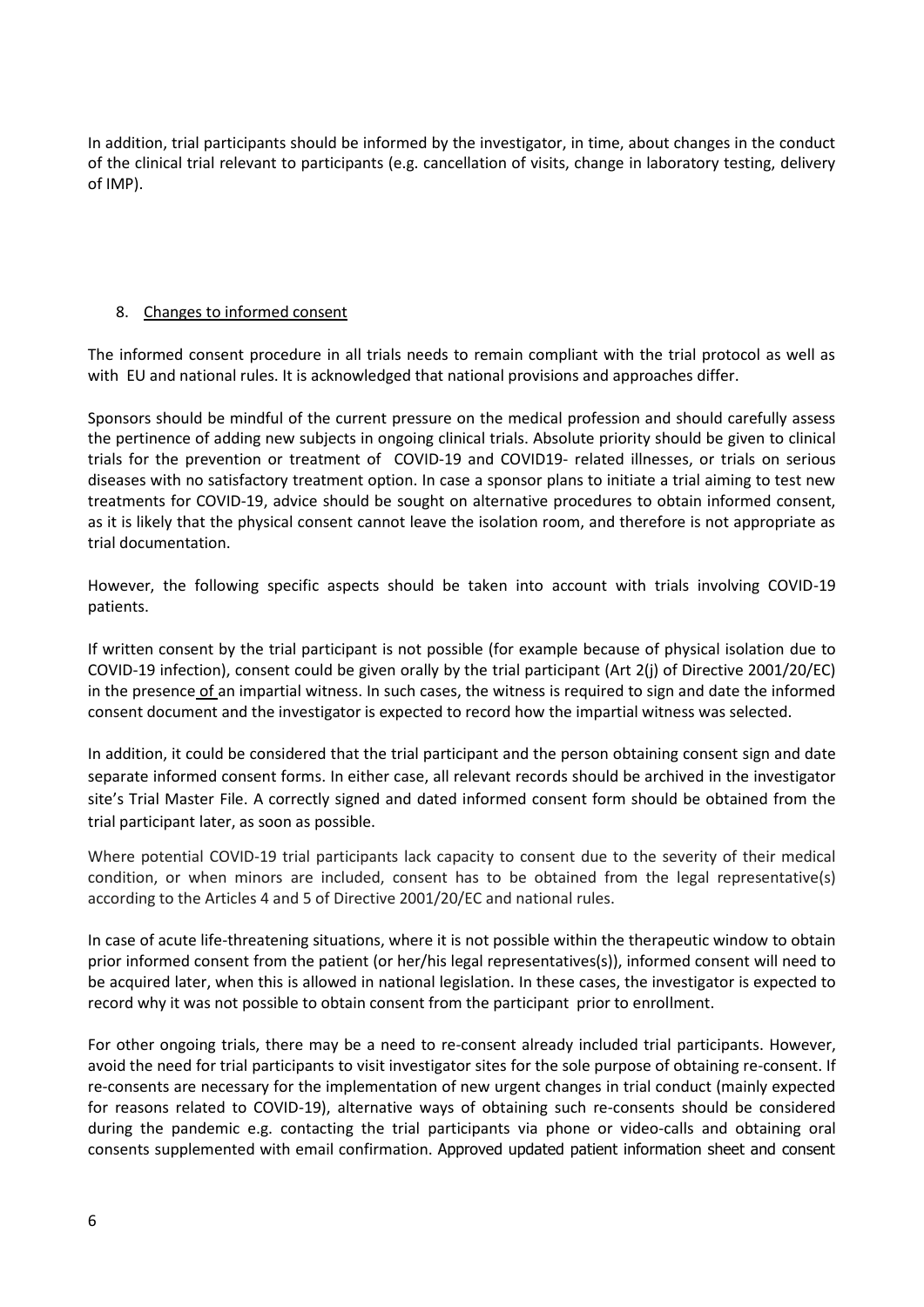form should be provided to trial participants by e-mail, mail or courier before re-consent is obtained. Any consent obtained this way should be documented and confirmed by way of normal consent procedures at the earliest opportunity when the trial participants will be back at the regular sites.

Any validated and secure electronic system already used in the trial in the particular member state for obtaining informed consent can be used as per usual practice and if in compliance with national legislation.

#### 9. Changes in the distribution of the IMP

Changes in the distribution of the IMP may be necessary to remove avoidable visits to sites and to provide the trial participants with needed treatments. Sponsors must assess the risks relating to the product and consider any alternative shipping and storage arrangements.

Such measures raise various practical considerations, including whether the IMP is appropriate for administration and general storage at the trial participant's home, how the stability of the product will be maintained during transit (especially for cold chain product), how safe custody of product will be ensured and how IMP accountability and the evaluation of compliance to treatment (if appropriate) will be managed.

The overriding objective of all changes in distribution is to provide trial participants with the IMP and other medications categorised as non-IMPs as needed according to the trial protocol to ensure the right, safety and well-being of trial participants as well as the integrity of the clinical trial.

Changes in distribution of IMP may include:

- The following measures could be considered provided that they do not create shortages of marketed medicinal products:
	- Larger amounts of trial medications than normally foreseen can be provided to the participant (in particular IMP, when prepared specifically for the purposes of the trial). This is to sustain the trial participant for a longer period and thereby avoid non-critical visits by the participant to the investigator site. This may be done providing that the continuation of treatment is under adequate supervision of the responsible investigator.
	- It is recommended for all IMPs and non-IMPs in clinical trials that appropriate stock is maintained to ensure treatment in case of distribution failure;
- In case of urgent shortage of IMP at some sites or transfer of trial participants from one site to another clinical trial site, there might be a need to potentially re-distribute the IMP between sites in accordance with GMP annex 13 (section 47). This should only be considered in cases where a direct distribution of the IMP to a trial site by the usual distributor is not possible or in the exceptional circumstance where a trial participant is transferred from one site to another. Sponsors should assess whether sites can handle and control such a re-distribution process, especially in case of restricted conditions for storage such as the need for specific conditions other than room temperature (e.g. +2-8° C). Re-distribution should follow a written procedure established in cooperation with the Qualified Person or the person responsible for distribution of the IMP, and sites should be provided with sufficient information to ensure that the process can be performed securely. Associated records should be included in the transfer;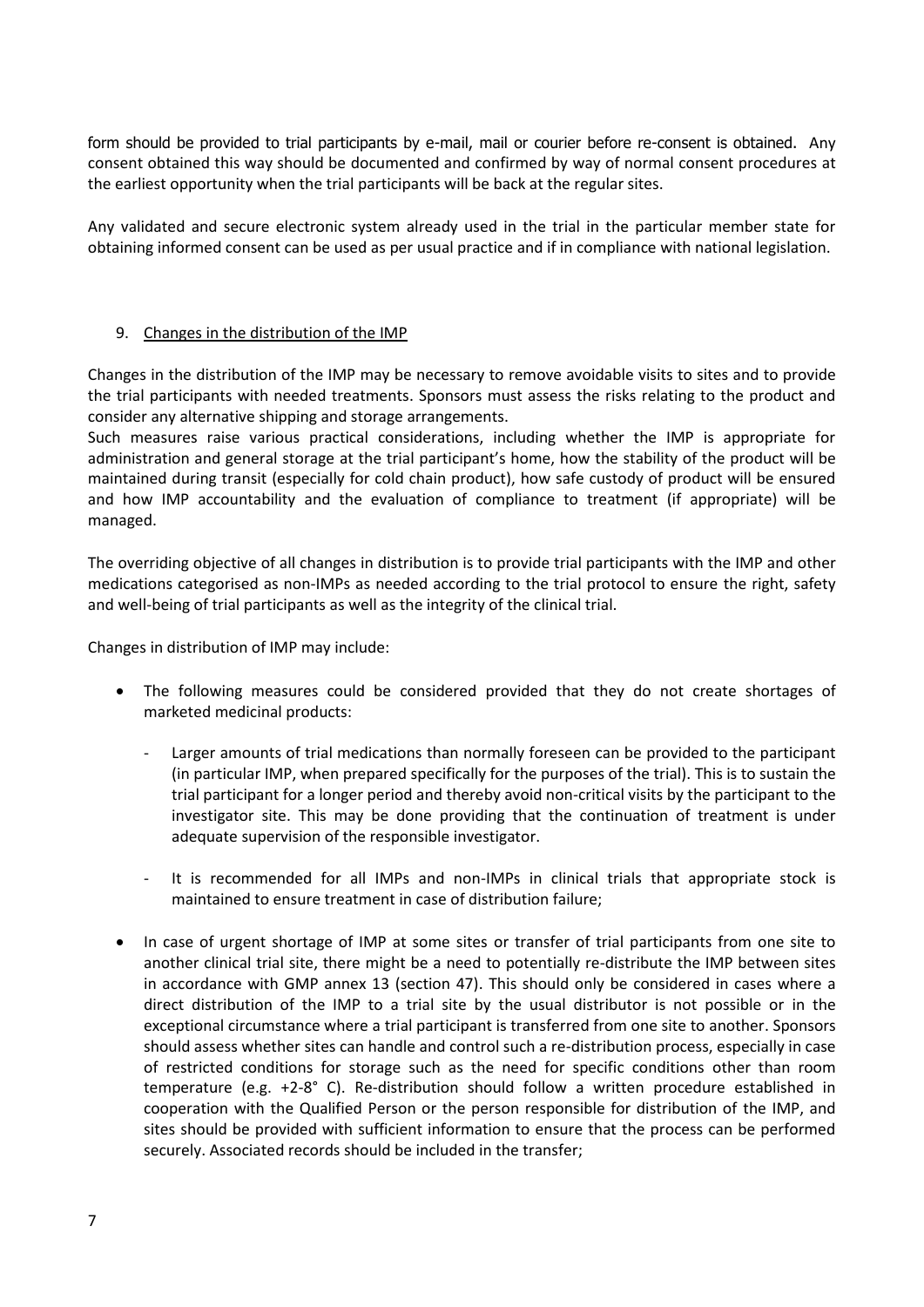- In line with the reduction of physical site visits, we foresee that there will be a need for delivery of the IMP directly to trial participants during the COVID-19 pandemic to avoid that the trial participant has to reach the site with the consequent risk of spreading/acquiring infection. The delivery is generally expected to happen from investigator sites to trial participants.
- Direct from sponsor to trial participant IMP delivery is accepted only in a few Member States and strictly during this emergency situation. The sponsor should check the NCA guidance regarding the possibility of direct sponsor to trial participant shipment, as it is likely that such measures can only be implemented under specified conditions (e.g. agreement with sites, dedicated couriers with procedures to only allow delivery directly to a trial participant or his/her carer, solid shipment and receipt procedures, informed consent provisions if necessary for the sponsor's third party to handle personal information etc.), and for a limited period.

Alternative shipping and storage arrangements should not compromise the treatment blinding.

Changes in IMP distribution are often associated with additional changes (e.g. in the visits schedule per protocol or replacement of physical visits with virtual ones (eg. through telephone calls)). Such changes need to be reflected in the protocol and communicated to regulatory bodies as described in section 6.

## 10. Changes in the distribution of in vitro diagnostic and medical devices

It is important to ensure the availability of those in vitro diagnostic devices and medical devices, which are essential for the conduct of the clinical trial (for example to allow enrolment, monitoring trial participants' safety and treatment efficacy, providing data for trial endpoints). Therefore, it is recommended that appropriate stock of these devices is maintained in case of distribution failure, if this can be done without posing any risk to the treatment of patients outside of the trial under standard clinical care. In addition, changes in the distribution of these devices between trial sites may be necessary.

## 11. Changes to monitoring

Certain sponsor oversight responsibilities, such as monitoring and quality assurance activities need to be reassessed and temporary, alternative proportionate mechanisms of oversight may be required. The extent of on-site monitoring, if it remains feasible, should take into account national and local restrictions, the urgency (e.g. source data verification can often be postponed) and the availability of site staff, and should only be performed as agreed with investigator sites. The burden of the introduction of any alternative measures for the site staff and facilities should also be considered in order to strike an acceptable balance between appropriate oversight and the capacity of and possibilities at the site. Possible temporary, alternative measures could include:

- Cancelling or postponing of on-site monitoring visits and extending of the period between monitoring visit;
- Implementing phone and video visits (without increased burden to the investigator site and taking into account trial participant integrity and the applicable Directive and legislation thereon/on privacy);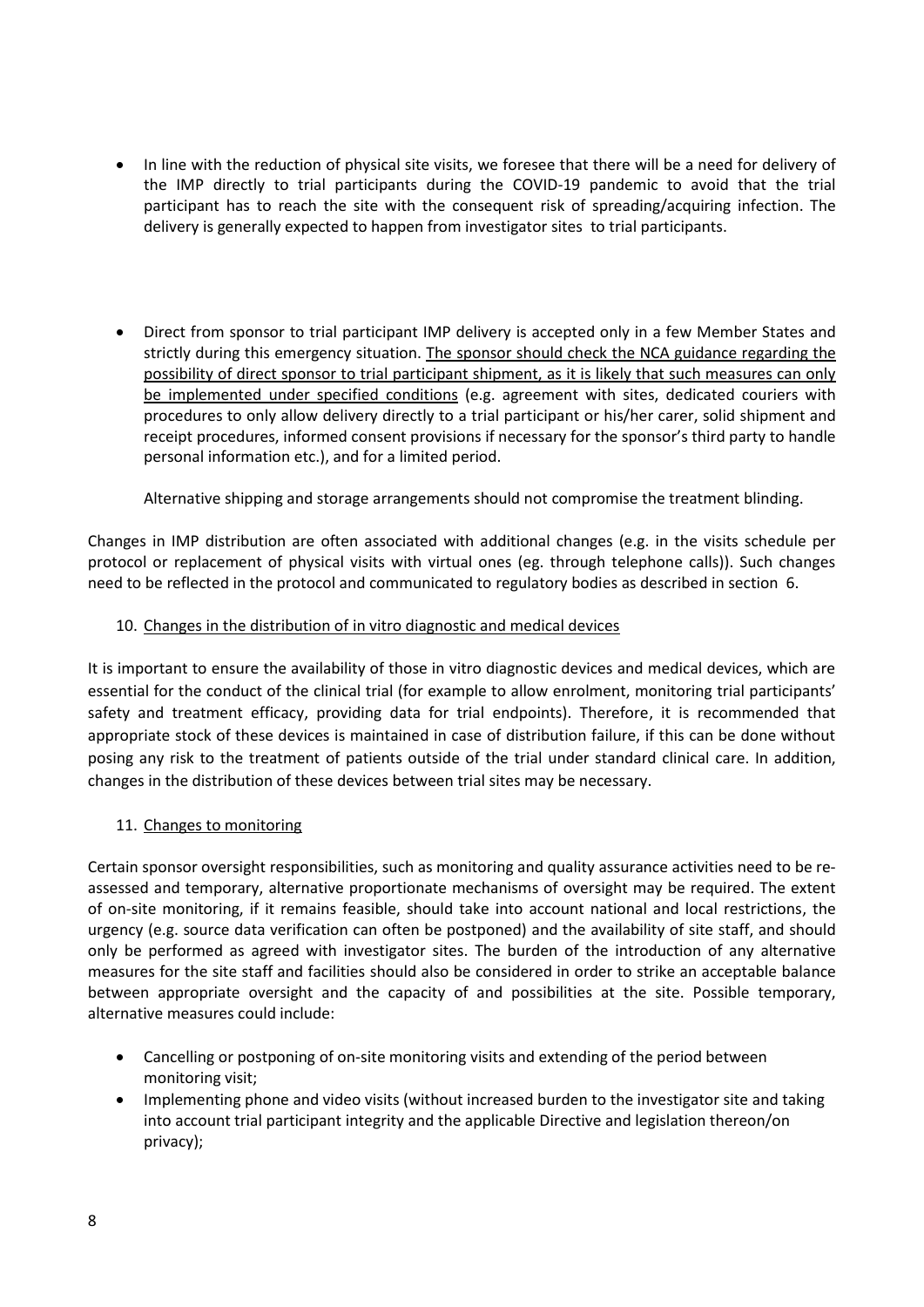- Adapting the on-site monitoring plan when it is impossible to follow, supplementing it with (additional/increased) centralised monitoring and central review of data if possible and meaningful;
- Remote site selection visits and investigator training for critical trials (without unnecessarily increased burden to the investigator site). .

Results of adjusted monitoring/review measures should be reported to the sponsor in monitoring reports and in the clinical study report.

It is essential that robust follow-up measures are planned and ready to be implemented when the situation is normalized. This should likely include increased on-site monitoring for a period that is sufficient to ensure that the impact of the reduced monitoring could be rectified and problems resolved or properly documented for reporting in the clinical study report.

So-called remote source data verification (e.g. providing sponsor with copies of medical records or remote access to electronic medical records) is currently not allowed in most Member States as it might infringe trial participants' rights. In addition, provision of redacted/ de-identified pdfs files will not be acceptable as it puts disproportionate burden on site staff.

Nevertheless, since the coronavirus emergency situation and containment measures are likely to last for a prolonged period, several NCAs have started to look into temporary options related to remote access and conditions for such, providing that methods can be used that restricts access to participants' trial records, in line with the principles of necessity and proportionality. This should however also be clarified with other relevant authorities in this area (such as, without limitation, Ethics Committees and data protection agencies) and is consequently not allowed unless a member state has given specific guidance allowing this.

## 12. Changes to auditing

In the current situation, audits should in general be avoided or postponed. Audits should only be conducted if permitted under national, local and/or organizational social distancing restrictions. For critical trials, onsite visits as well as remote audits can be considered, after agreement with the investigator and if the audits are assessed as essential, e.g. triggered audits with the purpose of investigating serious noncompliance.

## 13. Protocol deviations

We acknowledge that the COVID-19 situation is likely to introduce more protocol deviations than normal. We expect that the sponsor escalates and manages such protocol deviations in accordance with their standard procedures. A proportionate approach will be taken by the GCP inspectors when such deviations are reviewed during inspections, in particular where the best interest of the participant is maintained, and the participant is not put at risk.

An increase in protocol deviations in relation to the COVID-19 situation will in itself not trigger the actions required by GCP § 5.20. They will however need to be assessed and reported in the clinical study report, following ICH E3.

## 14. Reimbursement of exceptional expenses